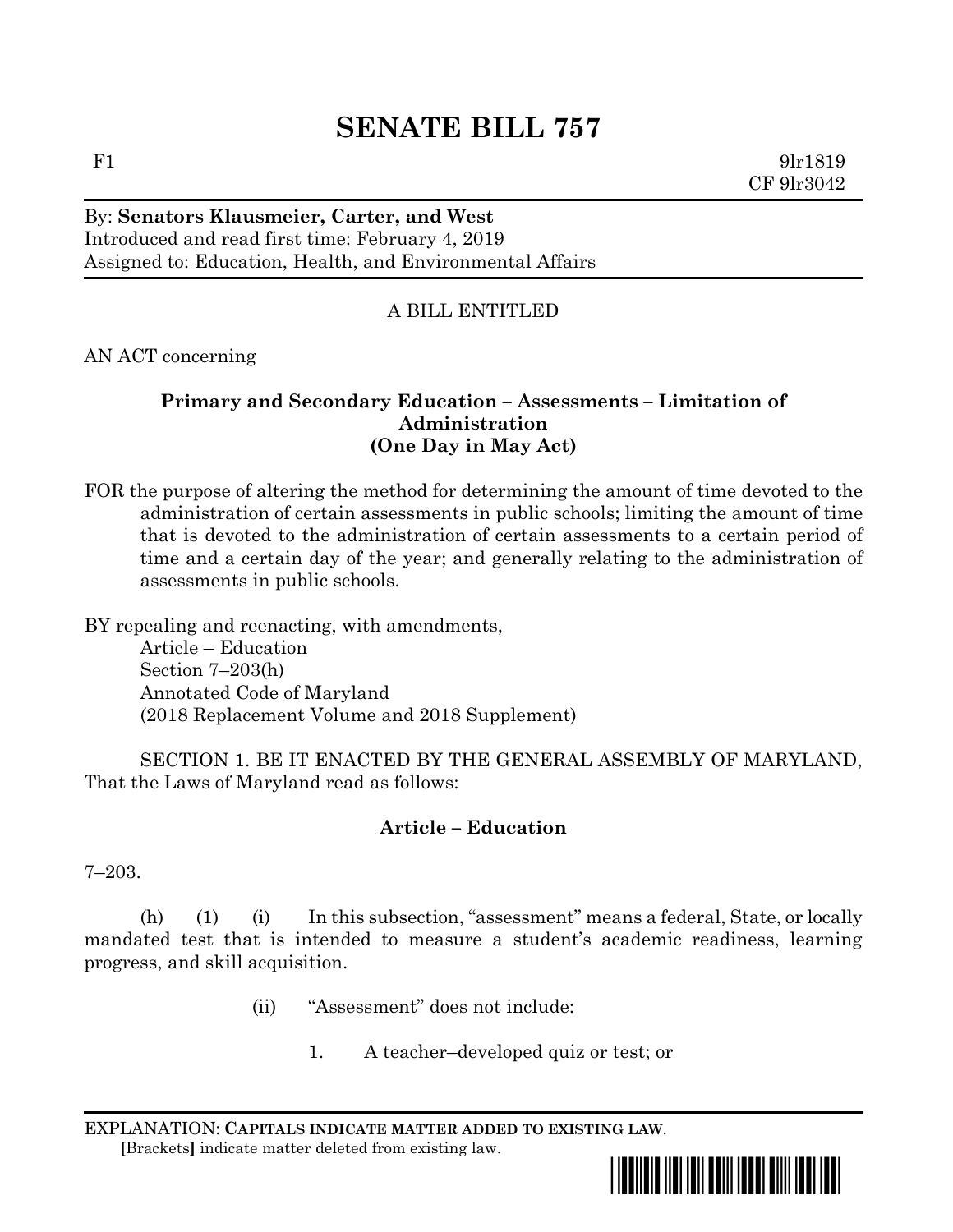#### 2 **SENATE BILL 757**

2. A sampling test that is not administered to all students.

(2) (i) On or before August 1, 2017, and each August 1 thereafter in an odd–numbered year, a county board and the exclusive employee representative for teachers for that local school system shall meet and confer regarding:

- 1. A rubric for evaluating local assessments;
- 2. The time required to administer each local assessment;

and

3. The purpose of each local assessment.

(ii) 1. Beginning on or after January 1, 2018, and each January 1 thereafter in an even–numbered year, a county board shall establish a District Committee on Assessments that includes administrators, parents, and teachers selected by the exclusive bargaining unit to advise and make recommendations in the following areas:

- A. The time required to administer each assessment;
- B. The duplicativeness of assessments;
- C. The purpose of assessments;
- D. The value of feedback provided to educators; and
- E. The timeliness of results.

2. On or before June 1, 2019, and each June 1 thereafter in an odd–numbered year, the District Committee on Assessments shall submit the Committee's recommendations to the county board and exclusive employee representative for teachers for that local school system.

(iii) Subject to subparagraph (iv) of this paragraph, on or before December 1, 2017, and each December 1 thereafter in an odd–numbered year, a county board and the exclusive employee representative for that local school system shall mutually agree to the amount of time in the aggregate that shall be devoted to federal, State, or locally mandated assessments, on a grade–by–grade basis, for the following year.

(iv) **[**Subject to subparagraph (v) of this paragraph, if a county board and the exclusive employee representative fail to mutually agree under subparagraph (iii) of this paragraph, the amount of time in the aggregate that shall be devoted to federal, State, or locally mandated assessments shall be no more than 2.2% of the minimum required annual instructional hours in accordance with § 7–103 of this title**] THE AMOUNT OF TIME IN THE AGGREGATE THAT SHALL BE DEVOTED TO THE ADMINISTRATION OF FEDERAL, STATE, AND LOCALLY MANDATED ASSESSMENTS SHALL BE LIMITED TO:**